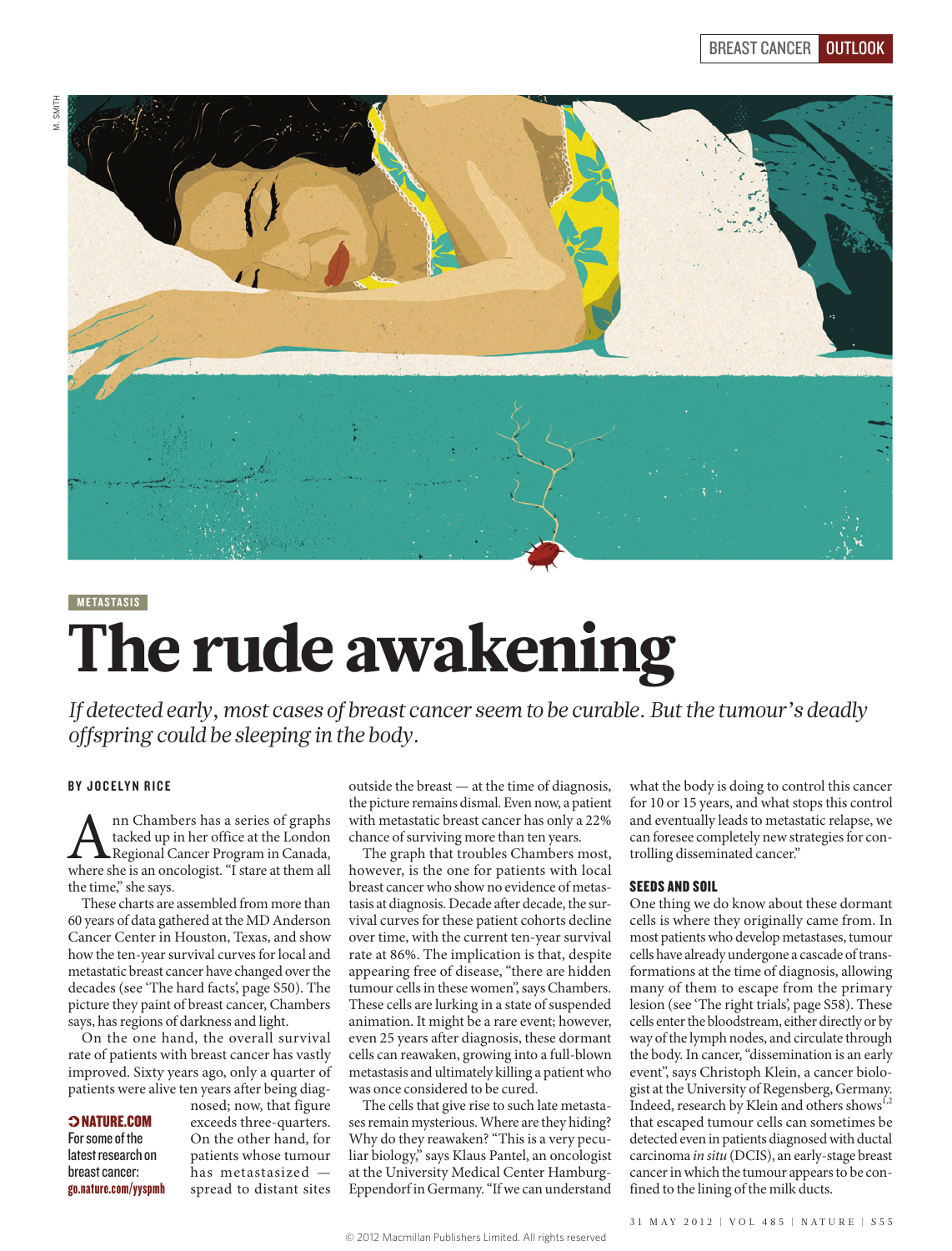



The escaped cells in the bloodstream, called circulating tumour cells (CTCs), are the potential seeds of future metastases (see 'The great escape'). After a patient has completed chemotherapy, the presence of CTCs is associated with a higher risk of recurrence. Monitoring CTCs during treatment might also provide a means to track a patient's disease over time and adjust therapy accordingly, says Massimo Cristofanilli, a breast cancer clinician and researcher at Fox Chase Cancer Center in Philadelphia, Pennsylvania. CTCs, he says, provide "a realtime assessment of the disease". For example, a patient might have a primary tumour that expresses a normal amount of the receptor HER2 (a HER2-negative tumour). If later testing reveals CTCs that overexpress HER2 (HER2-positive cells), this new information would expand treatment options — making the patient a candidate for HER2-targeted therapies, such as trastuzumab (Herceptin) and lapatinib. "Before, you wouldn't have even considered that," says Chambers. The expression of hormone receptors can also differ.Chambers says that monitoring the oestrogen- and progesterone-receptor (ER and PR) status of CTCs could offer another way to adapt a patient's treatment over time.

CTCs are attractive candidates for prognosis and tracking disease status because they are accessible with a simple blood draw. A device for detecting CTCs in blood has been approved by the US Food and Drug Administration: Cell-Search (produced by the diagnostics company Veridex, based in Raritan, New Jersey) identifies tumour cells in a blood sample by using tiny magnetic particles coated with an antibody against a known epithelial-cell marker.

However, this marker is sometimes lost when cells leave the primary tumour, and researchers estimate that CTCs are missed in up to onethird of patients. Alternative approaches use different markers to distinguish the tumour cells or microfluidic technology to sort the larger tumour epithelial cells from the smaller blood cells. Either way, it's a needle-in-a-haystack problem because white blood cells can outnumber CTCs by 500,000 to 1, says David Lyden, a cancer biologist and paediatric oncologist at Weill Cornell Medical College and Memorial Sloan-Kettering Cancer Center in New York.

## CELLULAR RE-EDUCATION

Not all CTCs develop into a full-blown metastasis, says Chambers. They're merely seeds. To develop, they must first find the appropriate soil. To some extent, she adds, the location of metastases is determined by the patterns of blood flow that carry cells away from the primary tumour. After entering the bloodstream, tumour cells first travel to the heart. From there, their next stop is the capillary beds of the lungs. Some cells may lodge there, says Chambers, whereas others "can weasel their way through, getting out into the circulation again to get access to other sites".

Circulatory patterns don't tell the whole story, however. Certain tissues are especially hospitable to CTCs, providing a microenvironment replete with the nutrients and growth factors that they need. "Cells can get to all sorts of places," says Chambers, "but they'll grow where they find a good match with what they need." The best 'soil' for breast cancer cells, she says, can be found in the lungs, liver, brain and bones.

Complicating the seed-and-soil concept is the emerging realization that CTCs can send out signals — free-floating molecules such as growth factors and chemokines, as well as membrane-bound packets of protein and nucleic acid called exosomes — that can prime target sites to be more receptive to the cells' arrival. In other words, the seed is fertilizing the soil in advance. Lyden and colleagues call these primed microenvironments 'pre-metastatic niches', and they suggest that metastases might be prevented by identifying and inhibiting these priming signals.

The process of site remodelling continues after CTCs have established themselves in a new destination, where they are now known as disseminated tumour cells (DTCs). Recent work suggests that this kind of communication might also happen in reverse. Tumour cells that make it to the bones will encounter quiescent stromal cells in the bone marrow. "It's possible that tumour cells become educated by the surrounding cells," says Lyden. *In vitro* studies have shown that in the bone-marrow stroma, microRNAs (short non-coding RNAs with a regulatory function) can be taken up by breast cancer cells, inducing them to become quiescent<sup>3</sup>. "Free-floating microRNA from the bone marrow can re-educate tumour cells to be more like bone-marrow stem cells, saying 'be quiet, don't proliferate, stay here in the bone marrow'," says Lyden.

This process of re-education also raises another intriguing possibility, he says. Haematopoietic stem cells (blood-cell precursors) can leave the marrow and circulate through the body. If DTCs have been reprogrammed to behave like these cells, perhaps DTCs also take tours around the circulatory system. "If they're in the bone marrow, are they just sleeping there," asks Lyden, "or are they like bone-marrow stem cells, which can go out into circulation and come back?" If the latter is true, the bone marrow could be a long-term reservoir for metastatic disease. Patricia Steeg, a molecular biologist at the National Cancer Institute in Bethesda, Maryland, highlights the finding that bonemarrow-derived cells are recruited to pre-metastatic niches elsewhere in the body as evidence of this possibility. "It certainly suggests that these bone-marrow cells could provide a safe haven for dormant tumour cells," she says.

Pantel has been analysing DTCs in the bone marrow of patients with breast cancer for more than 20 years. These cells are more difficult to study than CTCs, as aspirating bone marrow is a far more complicated and painful procedure than drawing blood. But, like their counterparts in the blood, DTCs can offer crucial information about a patient's prognosis and can appear in bone-marrow aspirates even when the primary tumour is still very small. "These cells are not just innocent bystanders," says Pantel. "Their presence is predictive of a poorer clinical outcome." Yet the fate of these cells is wildly variable. Some will grow into metastases immediately; some will do so much later. And,